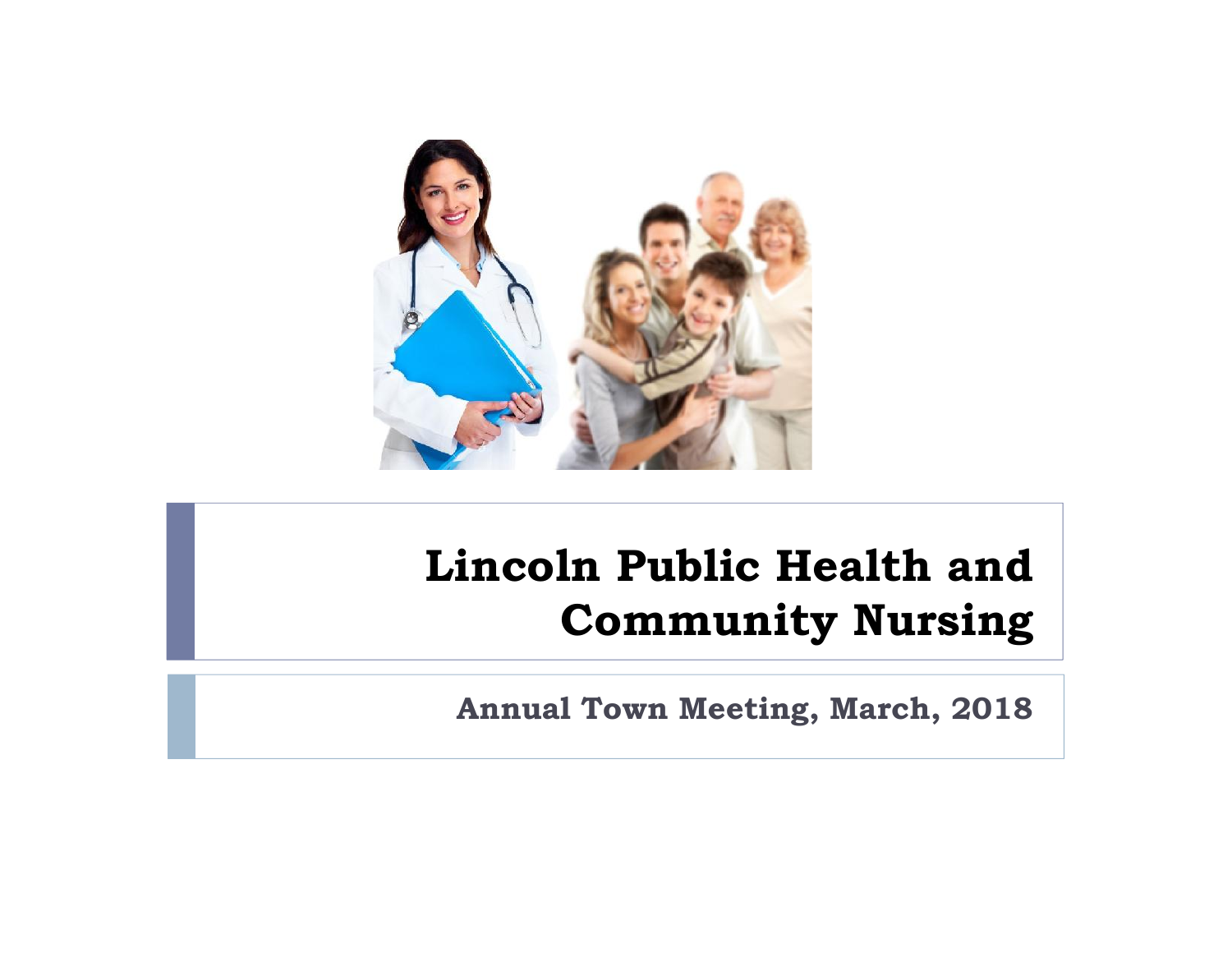### **What Public Health Nursing Functions Does Lincoln Currently Offer?**

- State-mandated disease investigation, reporting, and case management and other state-required tasks such as quarantines, emergency vaccination clinics, and more
- ▶ Participation in emergency planning
- ▶ Well being clinics
- ▶ Community education
- ▶ Consultation to Council on Aging and Public Safety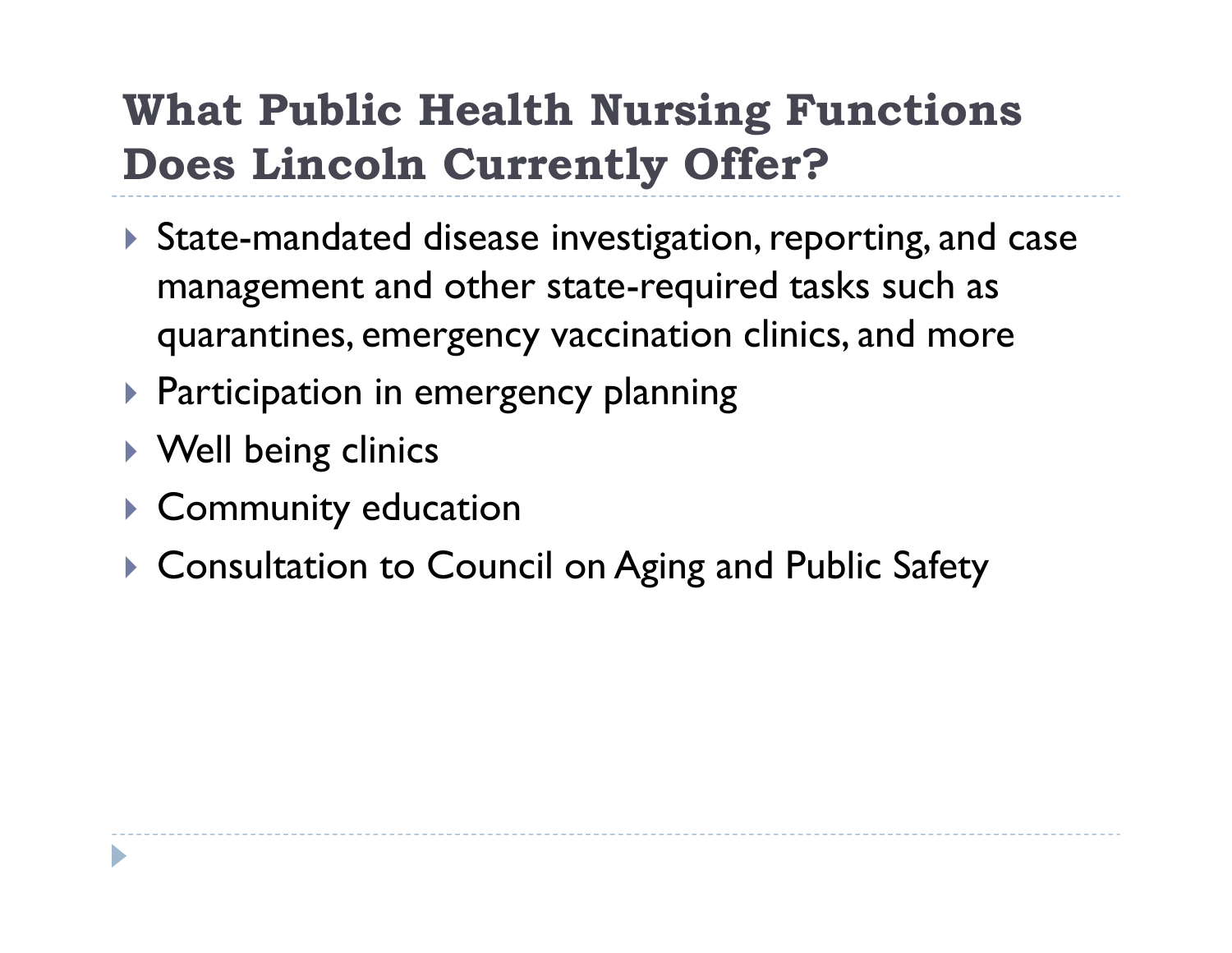## **Who Currently Does These Tasks?**

- ▶ Maureen Richichi, Lincoln's School Nurse, paid by the School Department, performs all functions except well being clinics
- ▶ Nurses from Emerson Home Care provide two well being clinics per month at Lincoln Woods and the Council on Aging through grants from the Ogden Codman Trust and the Pierce House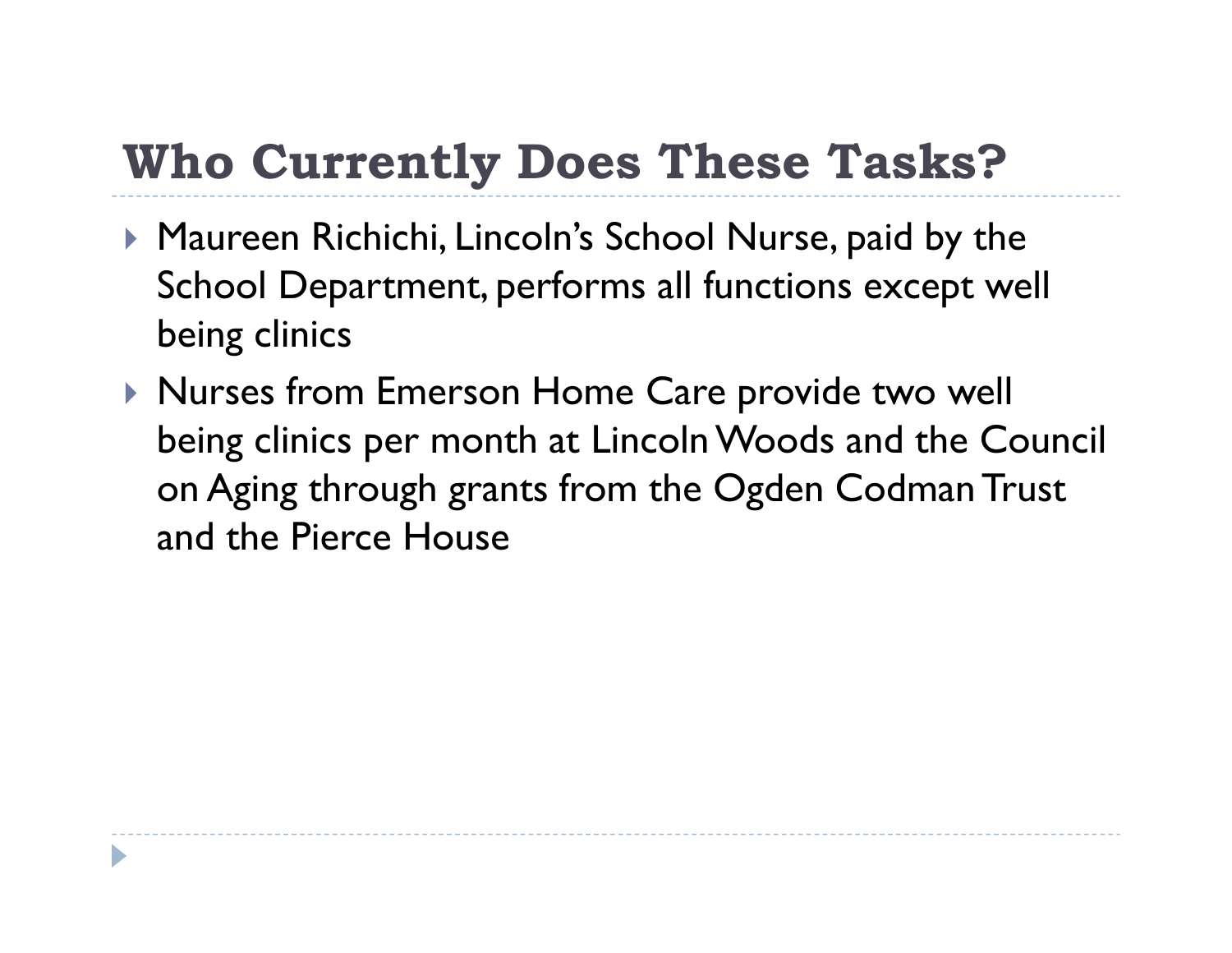# **What Is Changing?**

- ▶ Maureen Richichi will retire in June, 2018. In recent years school nursing needs have increased so that the School Nurse position can no longer provide both adequate school nursing and public health nursing. The School Committee has asked that the School Nurse position be exclusively for school needs.
- ▶ The grant from the Ogden Codman Trust for the Lincoln Woods well being clinic will end. The grant was provided with the understanding that at the completion of the grant, Town funding would be requested.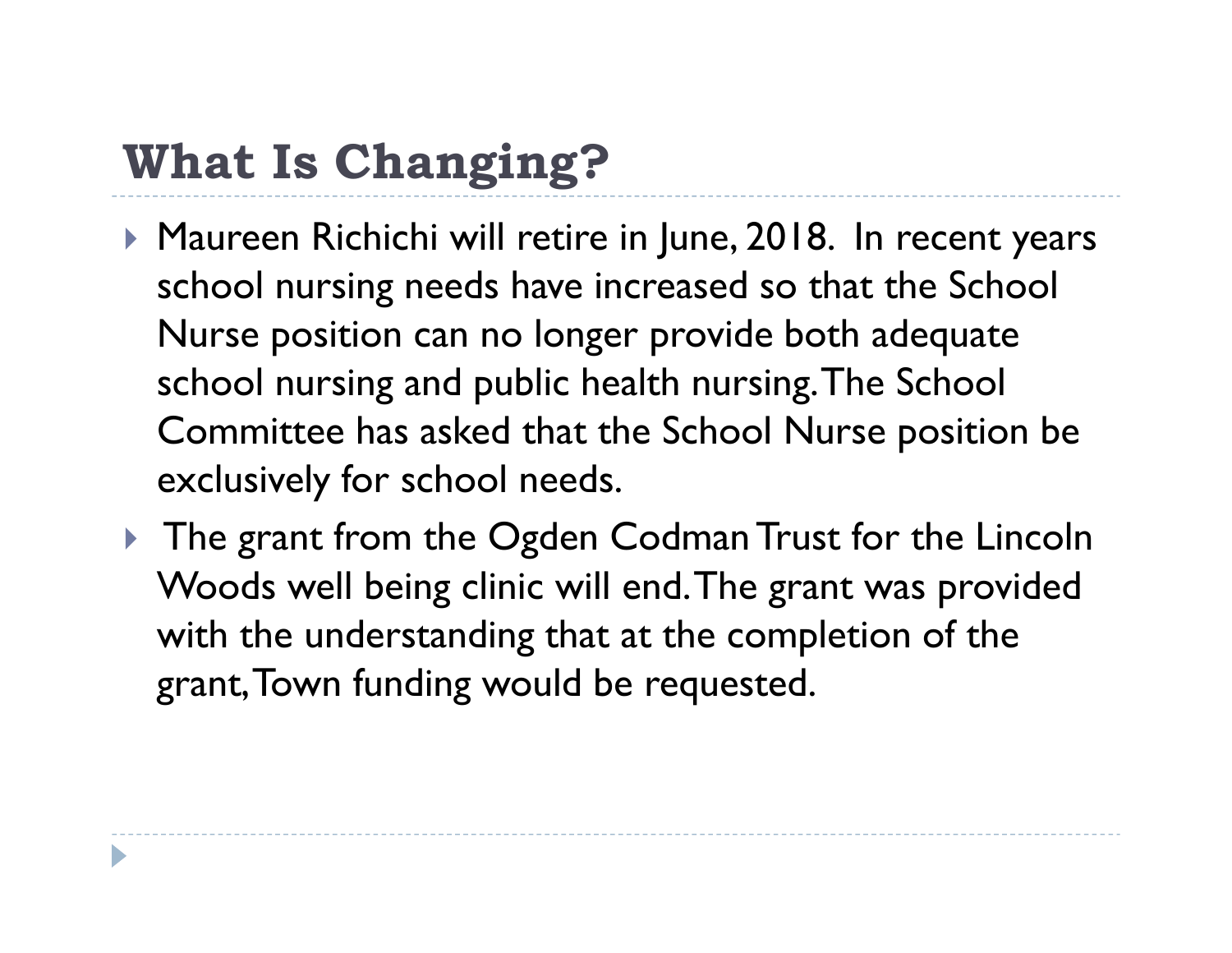#### **And:**

- the emergence of Lyme Disease and other tick borne illnesses, among residents' other public health concerns require more community education
- the increased number of elders and younger residents with more complex and serious conditions combined with health insurance constraints creates a need for safety and well being visits
- the clinics at Lincoln Woods and the Council on Aging have repeatedly shown their value with residents with sometimes serious health concerns and a lack of access to health care attending. A number of life threatening conditions have been uncovered, services provided, and referrals for treatment made.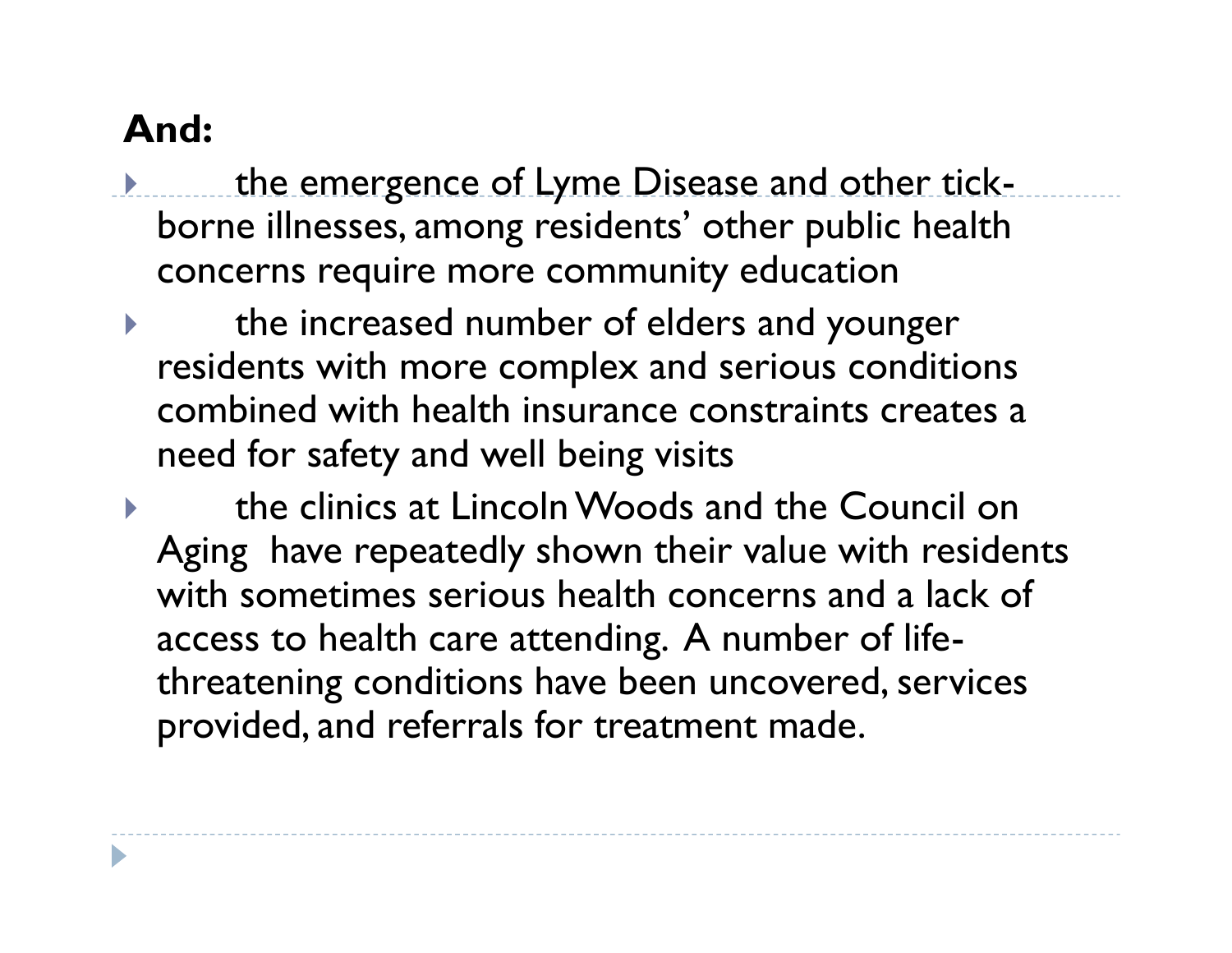## **What Is Being Requested?**

- ▶ \$14,000 added to Board of Health budget to fund approximately 6 hours per week to support the public health nursing functions already being provided.
- ▶ The Public Health Nurse will be jointly supervised by the Board of Health and the Council on Aging and located at Bemis Hall.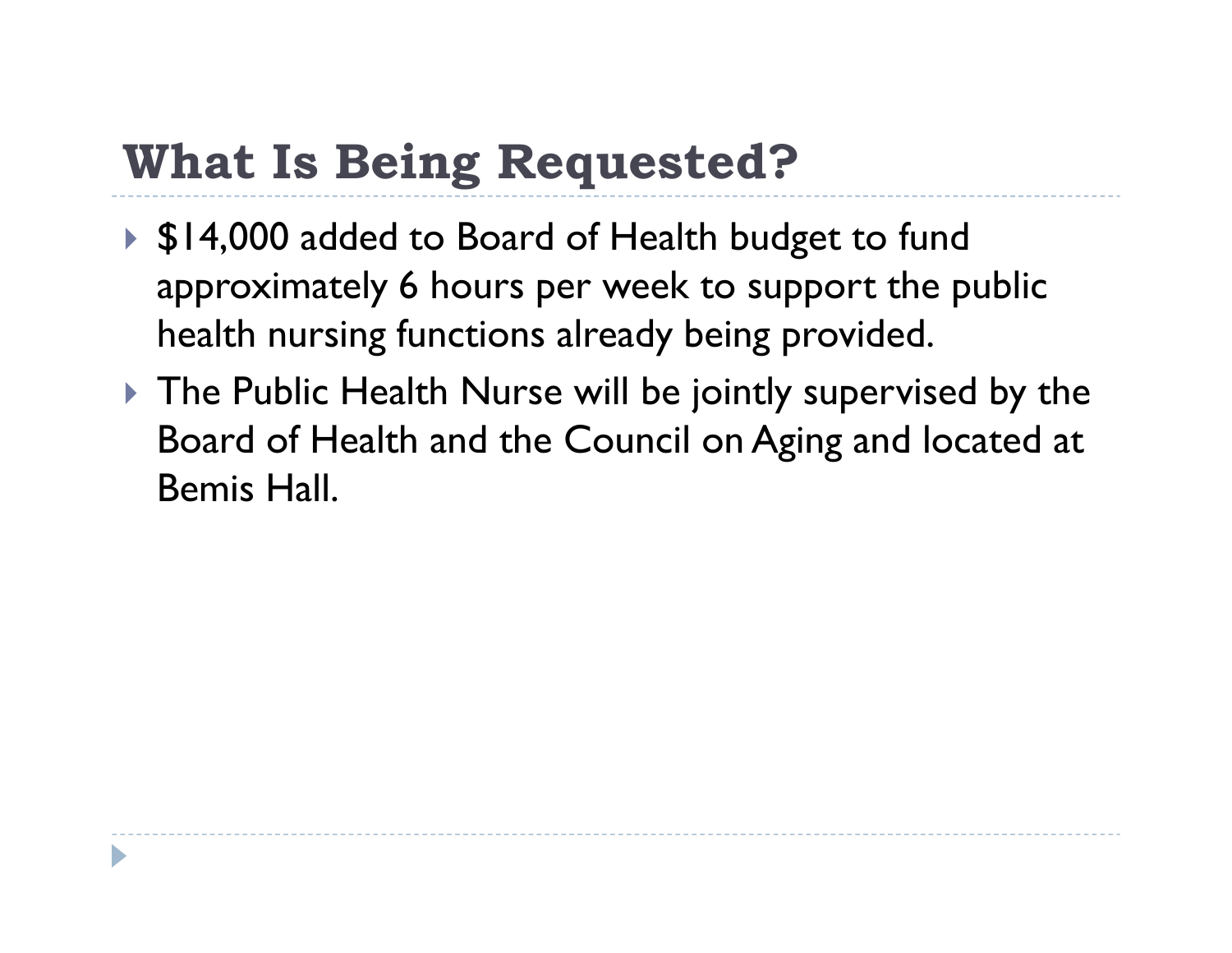## Additional Slides to Answer Questions

 $\blacktriangleright$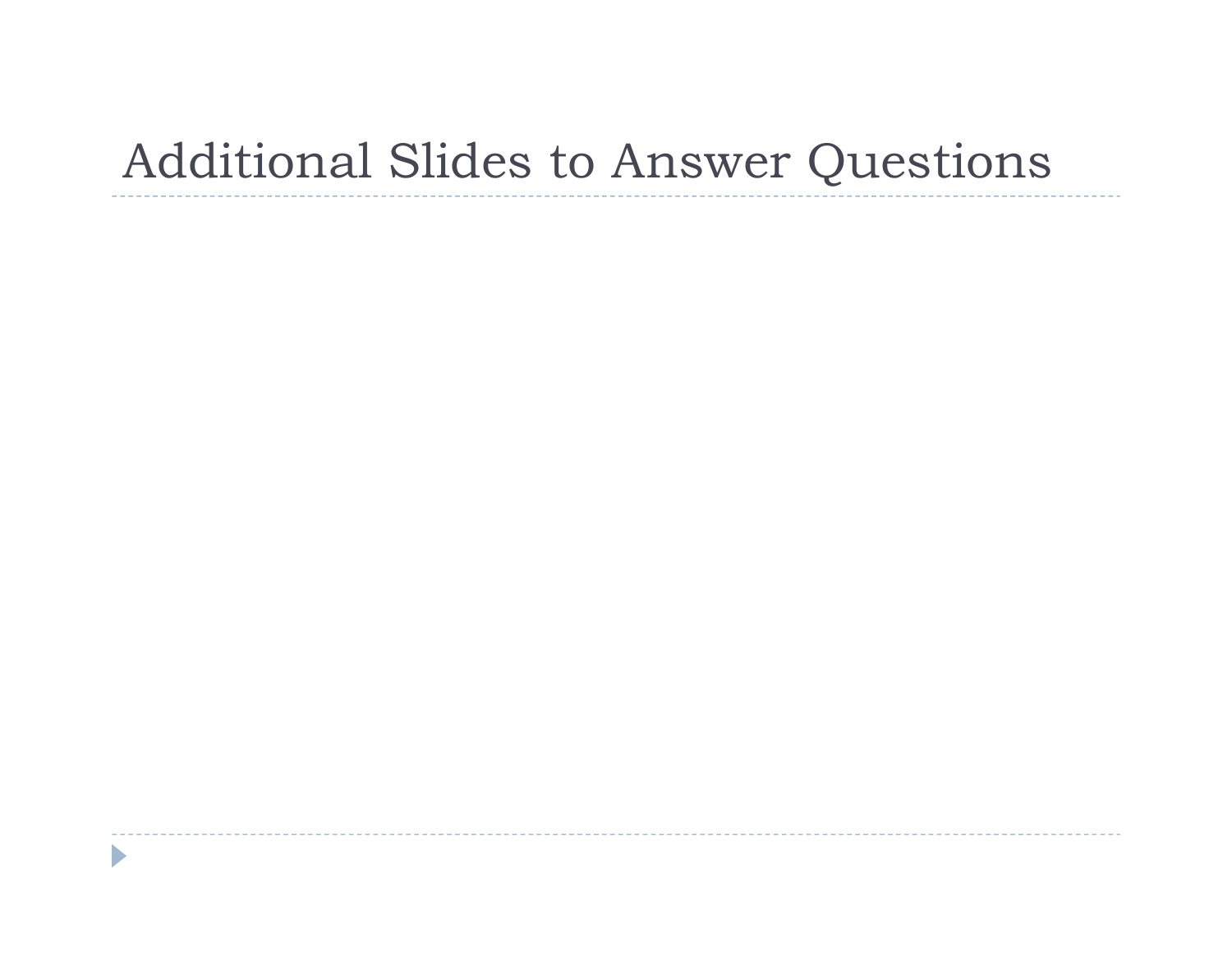## **Public Health Nursing Hours: Comparison to Other Area Towns**

- ▶ Weston, I I, 200 population, 30 hours/week
- ▶ Wayland, 13,000 population, 20 hours/week
- ▶ Sudbury, 17,600 population, 35 hours/week
- ▶ Concord, 17,600 population, 16 hours/week
- ▶ Bedford, 13,300 population, 35 hours/week
- ▶ Average hours/week per resident: I hour per 600 residents = 9-10 hours for Lincoln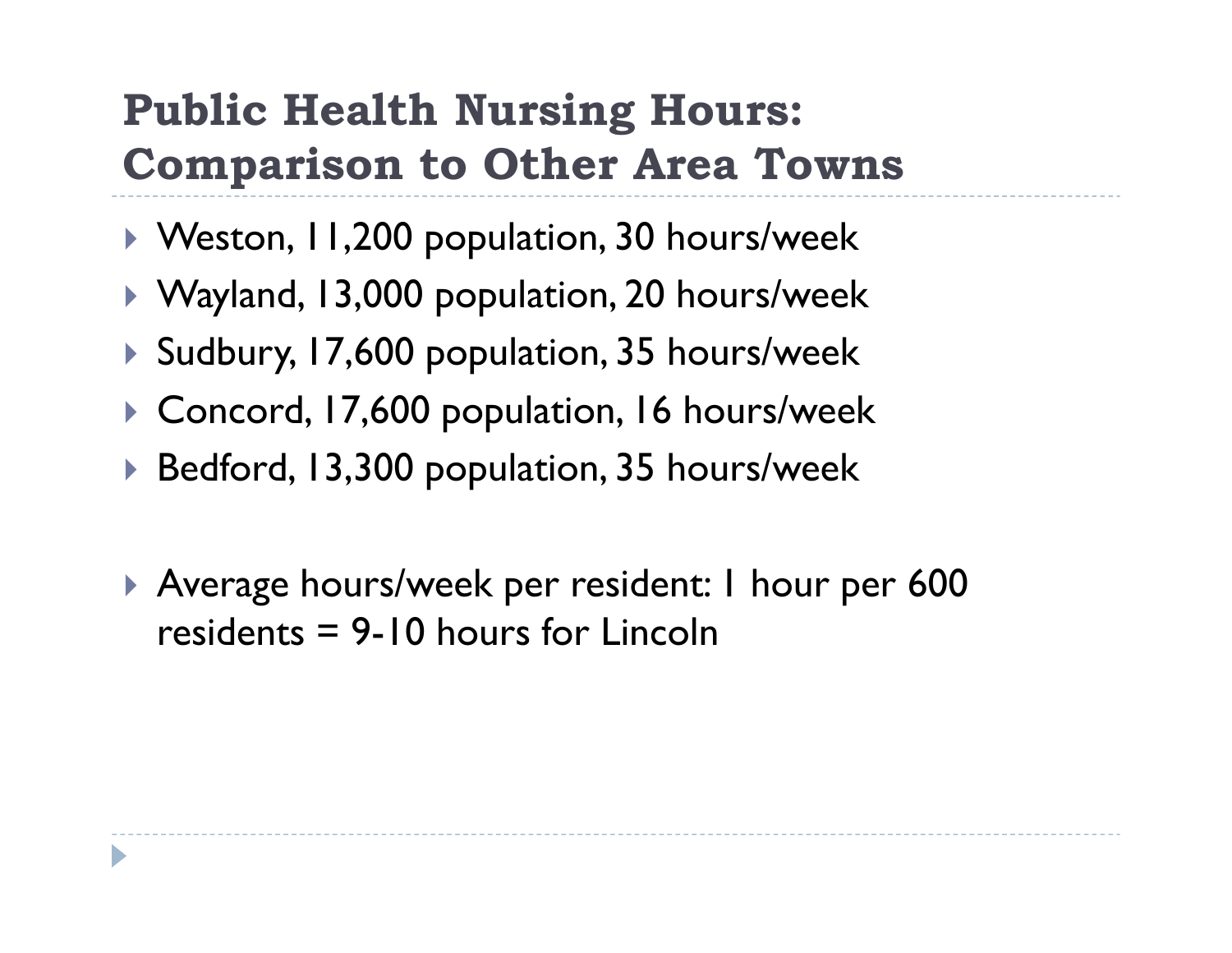# **Administration and Supervision**

- ▶ The Public/Community Health Nurse would be located in the current counseling office at Bemis Hall
- ▶ Administration support, budget and supervision by the Council on Aging
- $\blacktriangleright$  Health-related support, budget and supervision by the Board of Health

D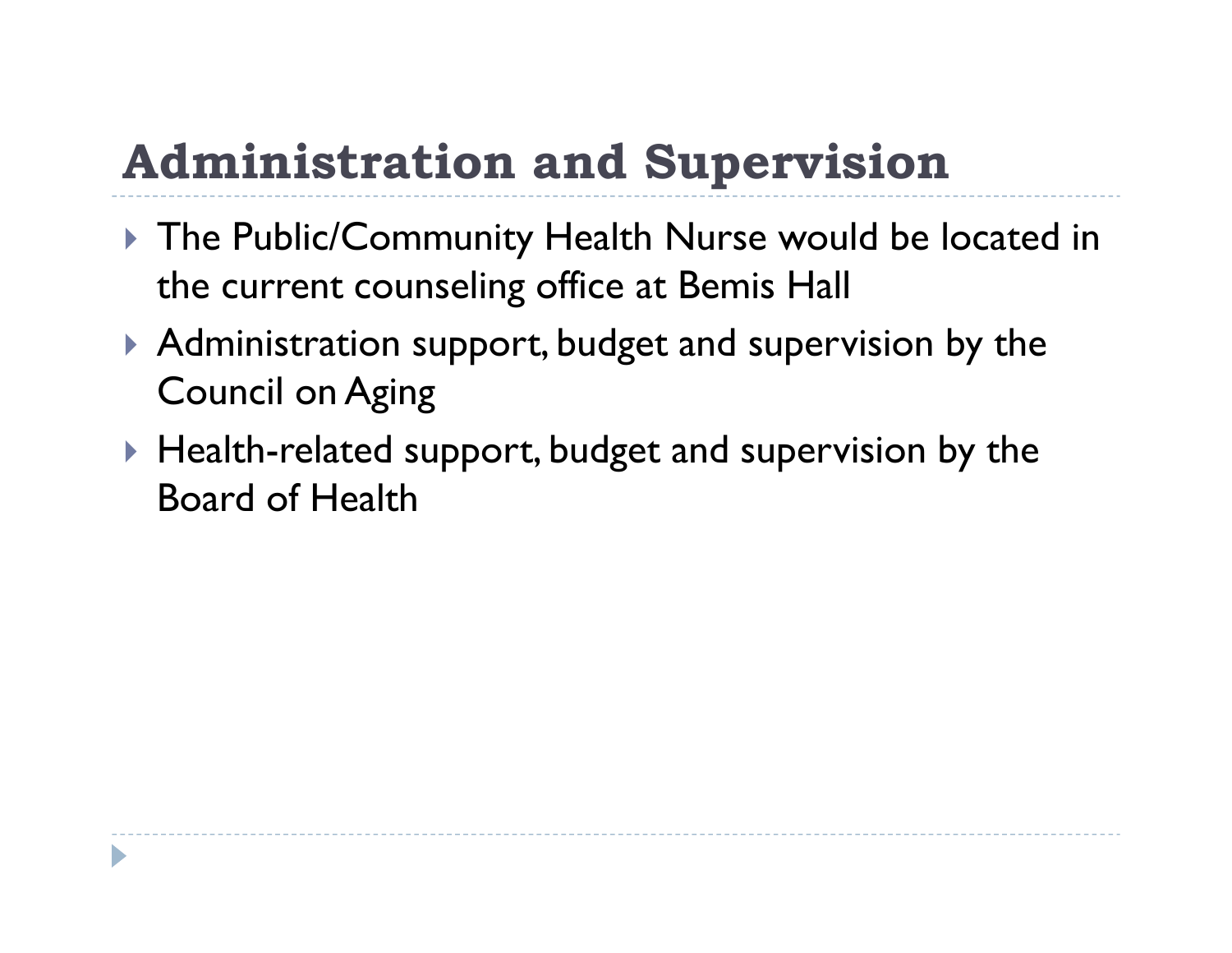## **What is Different from the Public Health Nurse Proposal of ATM 2009 that Failed?**

- The services are similar to the previous proposal
- ▶ However, both the state and federally-mandated public health requirements and the number of hours needed for school nursing have grown since 2009
- ▶ The recent COA grant-funded clinics have shown the benefits of this service to the most vulnerable Lincoln residents
- ▶ The townwide survey for the 2009 proposal focused only on services that would be provided to individuals so residents may not have understood the communicable disease report/follow-up mandate and the importance of the public health functions